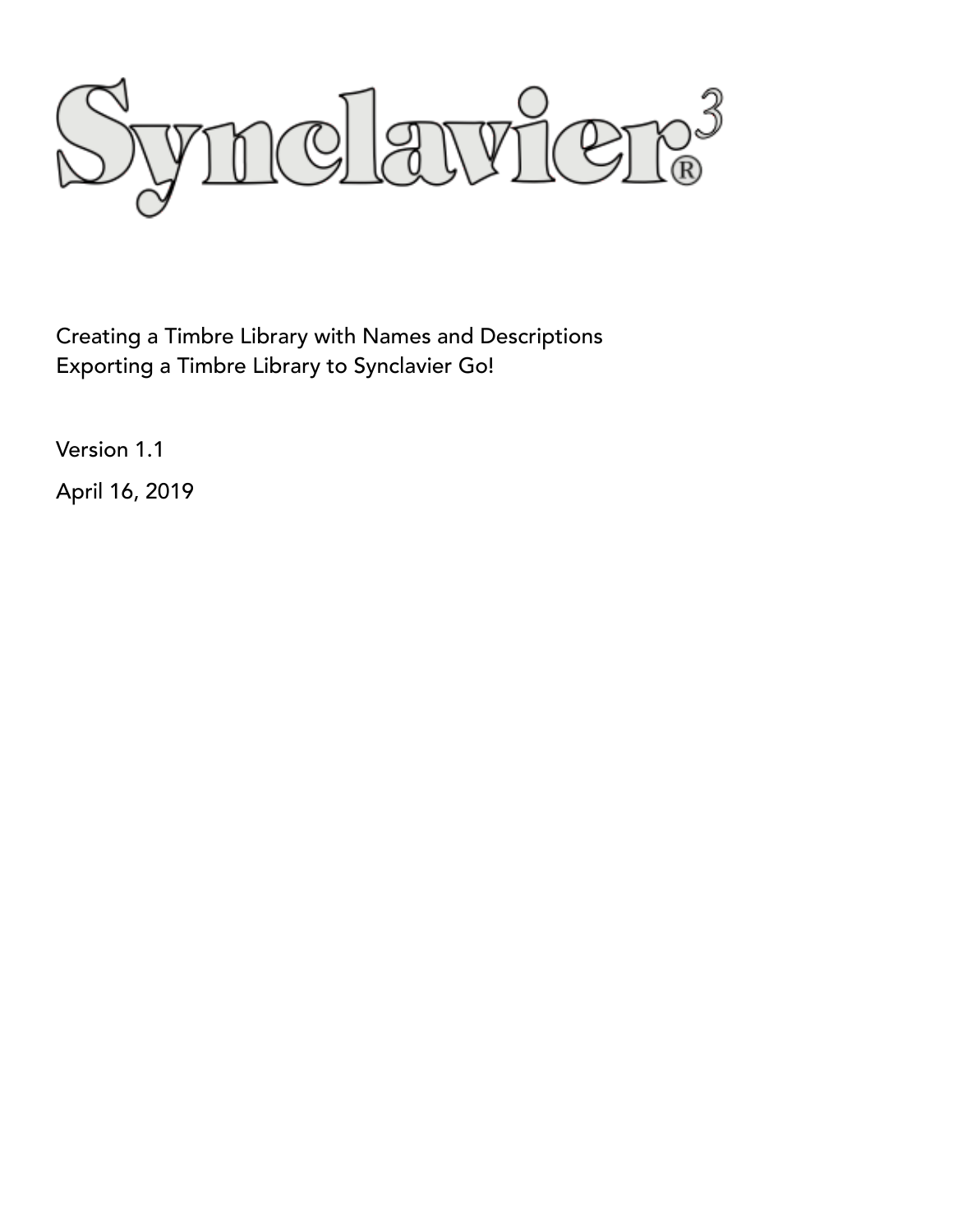# Creating a Timbre Library with Names and Descriptions

Synclavier<sup>3</sup> Build 61 dated October 23, 2018 includes a new ability to enter textual descriptions for Timbre Libraries and individual Timbres.

Under the Window menu you will see an option to open the Timbre Name Window:

| Window               | Terminal Control         |    |
|----------------------|--------------------------|----|
| <b>Asset Library</b> | ЖL                       |    |
| <b>Terminal</b>      |                          |    |
| <b>Button Panel</b>  |                          |    |
|                      | Sound File Import        | жı |
| <b>MIDI Patching</b> | <b>HRP</b>               |    |
| <b>Timbre Name</b>   | <b>第N</b>                |    |
|                      | <b>Enter Full Screen</b> |    |

|                                                                                                                               | Synclavier <sup>3</sup> Timbre Name and Description                                                                                                                                                      |                |
|-------------------------------------------------------------------------------------------------------------------------------|----------------------------------------------------------------------------------------------------------------------------------------------------------------------------------------------------------|----------------|
| nclavier®                                                                                                                     |                                                                                                                                                                                                          |                |
| Activated Timbre Library Name                                                                                                 |                                                                                                                                                                                                          |                |
| <b>NEWDATA copy</b>                                                                                                           |                                                                                                                                                                                                          |                |
|                                                                                                                               | Timbre Library Description. Use option-return to enter a newline character. Normally do not use a trailing newline.                                                                                      |                |
| shown; so the first paragraph should be a summary.<br>Use option-return to make another paragraph.<br>etc.<br>of the Timbres. | Enter a description of the timbre library. You can be wordy. Sometimes just the first paragraph is<br>I'm guessing a Genre, Artist, and some Tag words would be nice. Someday we will construct an index |                |
| Genre:<br>Artist:<br>Tags:                                                                                                    |                                                                                                                                                                                                          |                |
| Path                                                                                                                          | Paste Library Template                                                                                                                                                                                   | Show In Finder |
| /Users/cameronjones/Documents/Synclavier <sup>3</sup> /Timbres/NEWDATA copy                                                   |                                                                                                                                                                                                          |                |
|                                                                                                                               |                                                                                                                                                                                                          |                |
| Current Keyboard Timbre Name<br>2-4 Snare #4                                                                                  |                                                                                                                                                                                                          |                |
|                                                                                                                               | Timbre Description. Use option-return to enter a newline character. Normally do not use a trailing newline.                                                                                              |                |
| This is the description                                                                                                       |                                                                                                                                                                                                          |                |
| Genre:<br>Artist:<br>Tags: key words                                                                                          |                                                                                                                                                                                                          |                |
|                                                                                                                               |                                                                                                                                                                                                          |                |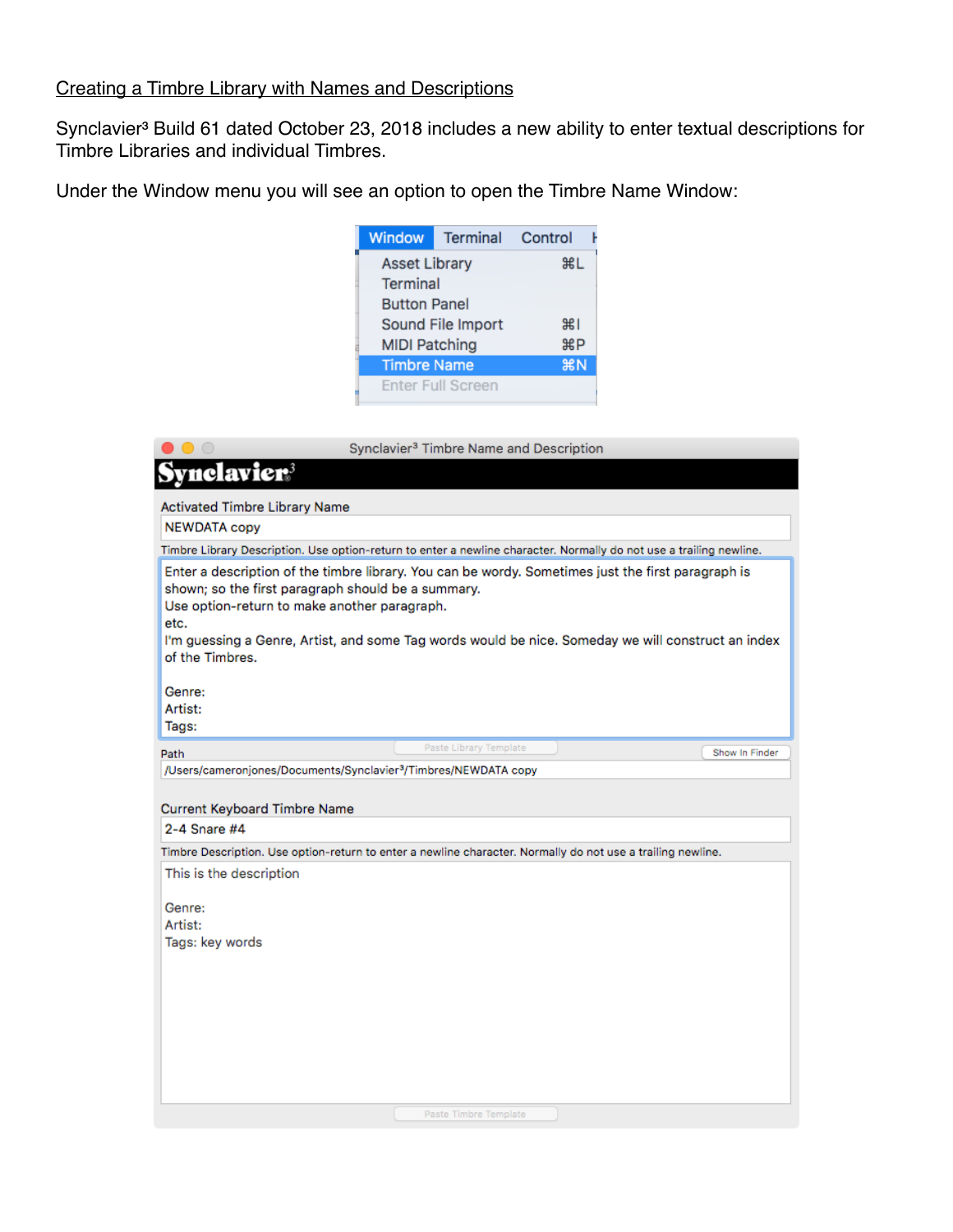# Timbre Name and Description Window

The Timbre Name and Description Window provides for text entry of a Library Description and a Timbre Description. The descriptions are saved automatically, and can not be "reverted". Undo and typical Macintosh text editing rules apply. The full set of Unicode characters are be available.

**Note**: you use **option-return** to enter a 'new line' character. **Enter** and **Return** write the text description to disk.

# Basic Operation

In Synclavier<sup>3</sup>, begin by "Activating" a Timbre Library using the Asset Library Window. The name of the Timbre Library is equal to the name of the file on disk. If you wish to assign a new name to the Timbre Library, you must rename the file on disk; see note below about renaming both the .stmb and .plist files.

The **Timbre Library Name** cannot be edited in the window; it is just shown for reference.

When you activate the Timbre Library, you will see its name on the top line, and its current description (if any) in the top edit area.

The **Paste Library Template** button will paste in a sample description template into the edit area (only available when the edit area is empty). Suggested indexable fields include Genre, Artist and Tag words.

The Timbre Library description is written to disk when the edit field is exited by clicking outside the edit area, or pressing **Enter**, or **Return**.

The **first paragraph** of the Library Description is shown by itself depending on available screen space, so ideally the first paragraph (up to the first newline character) should provide a brief description of the Library. Additional paragraphs of description will be observable in a scrolling window.

#### Entering Timbre Descriptions

Once the Timbre File is "activated", use the A Page in the Real Time Software to call up a Timbre to the keyboard. The Timbre Name will appear on the middle text row. The Timbre Name cannot be edited in the Timbre Name and Description window; it is shown for reference only. To change the Timbre Name, use the N command on the Real Time Software Main Menu page, and write the Timbre to disk (using the VK **Write** button).

Once the Timbre has been called up to the keyboard, you can add a Timbre Description in the lower text edit area. The Timbre Description is saved automatically on **Enter** and **Return**; you do not need to write the Timbre to disk to save its description.

Timbre Descriptions are only available when you call up a Timbre from the activated Timbre File; they are not available, for example, when a Timbre is called up to the keyboard from a Sequencer track with SKT.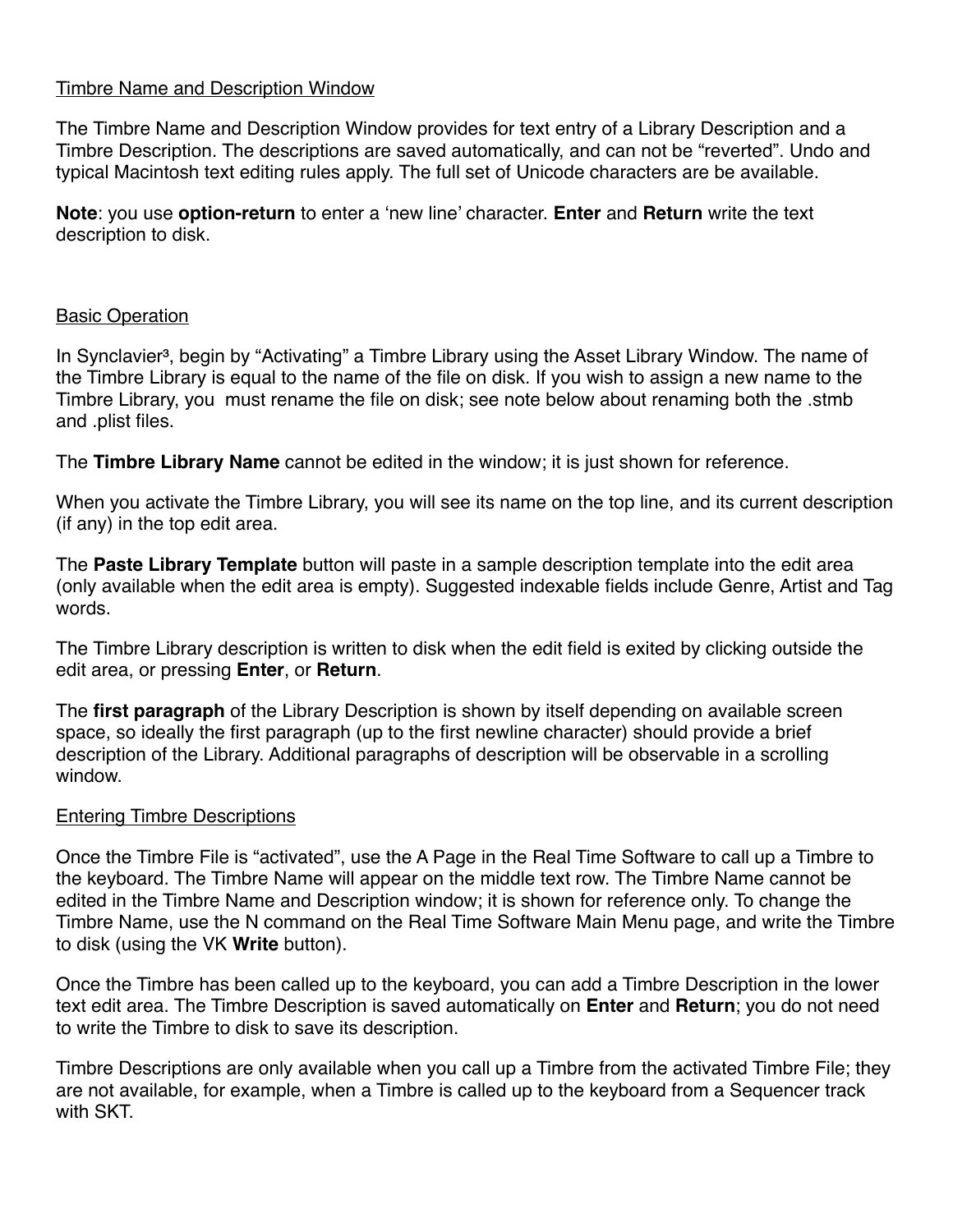The **first paragraph** of the Timbre Description is shown by itself depending on available screen space, so ideally the first paragraph (up to the first newline character) should provide a brief description of the Timbre. Additional paragraphs of description will be observable in a scrolling window.

# Copying Timbres and Banks between Timbre Files

Individual Timbres and Timbre Banks can be easily copied between Timbre Files in the expected fashion. The Timbre Descriptions should follow along with the Timbre and Bank movements.

# Copy a Timbre Bank

- 1. Activate the first Timbre File
- 2. Read a Timbre Bank into memory using the **Bank** button on the VK, followed by 1 8.
- 3. Activate the second Timbre File
- 4. Write the Timbre Bank to disk pressing and holding **Write**, then **Bank**, then 1 8.

All 8 Timbres (and their descriptions) will be written to the second Timbre File.

#### Copy an Individual Timbre

- 1. Activate the first Timbre File
- 2. Call up the Timbre to the keyboard from the A-page, or using **Bank,** then 1-8, then **Entry**, then 1 8.
- 3. Activate the second Timbre File
- 4. Write the Timbre to disk pressing and holding **Write**, then **Entry**, then 1 8. The current keyboard Timbre (and its description) will be written to the second Timbre File.

#### File Naming Convention

The Library Descriptions and Timbre Descriptions are stored in a file with extension .plist in the same directory as the Timbre File.

| 40 O                                         |                                     |             |                        |  |  |  |
|----------------------------------------------|-------------------------------------|-------------|------------------------|--|--|--|
| $\langle$ $\rangle$<br>88<br>$\equiv$ 00 101 | 尊。<br>$\frac{1}{\sqrt{100}}$ $\sim$ | Q Search    |                        |  |  |  |
| Back/Forward<br>View                         | Action<br>Arrange                   | Search      |                        |  |  |  |
| Name<br>$\lambda$                            | Date Modified                       | Size        | Kind                   |  |  |  |
| NEWDATA copy.plist                           | Sep 30, 2018 at 3:20 PM             | <b>2 KB</b> | <b>Property List</b>   |  |  |  |
| NEWDATA copy.stmb                            | Sep 29, 2018 at 9:47 AM             | 305 KB      | Synclavier Timbre File |  |  |  |

If files are moved between devices both files must be moved, and stored in the same directory. The files can be renamed as long as the names are identical and the extensions are preserved. The Timbre Library Descriptions and Timbre Descriptions may become searchable in a later software release.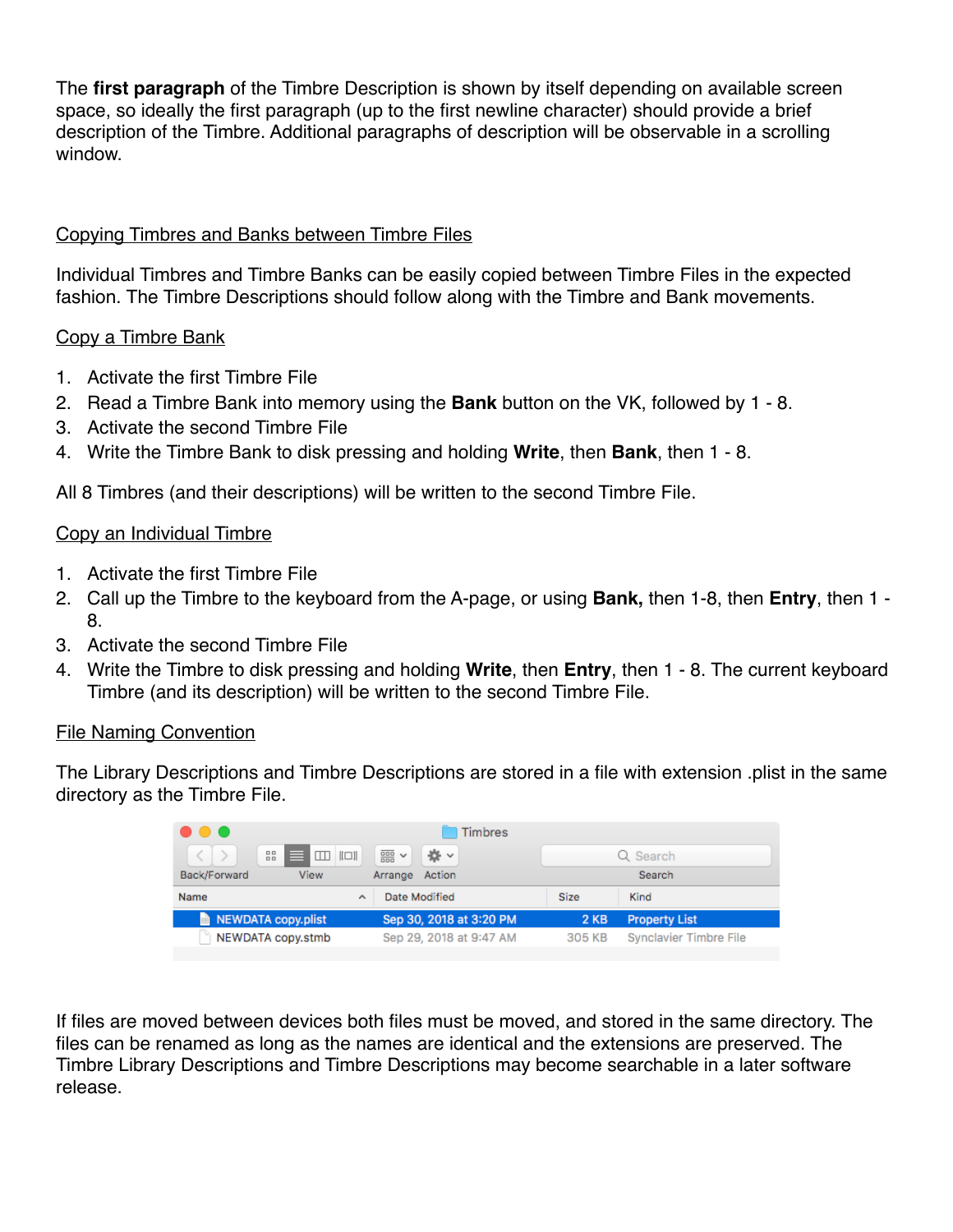# Exporting Timbres to Synclavier Go!

Timbre Libraries can be converted to an editable Synclavier Go! format by using the Timbre Export Window.

Begin by selecting a Timbre File in a Synclavier<sup>3</sup> Asset Library Window:

|               |                                                                  | <b>Root Folders</b> | <b>Sound Files</b>                                             | <b>Timbre Files</b>                                | <b>Sequence Files</b> | Sequence Workspaces      |                                       |
|---------------|------------------------------------------------------------------|---------------------|----------------------------------------------------------------|----------------------------------------------------|-----------------------|--------------------------|---------------------------------------|
| Search<br>All | $\sqrt{\phantom{a}}$ File Name<br><b>Folder Name</b><br>Contents |                     | Limit search results to selected Root Folders<br>Contains<br>٥ | $\circ$ $\mathbf{x}$<br>Phrase                     | <b>Timbre Disk</b>    | Sort by Timbre File Name | 9(?)<br>Sort by Enclosing Folder Name |
| J             | <b>Timbre File Name</b><br>Timbre Disk 1.stmb                    |                     |                                                                | <b>Enclosing Folder</b><br><b>Timbre Libraries</b> |                       | Contents                 |                                       |
|               | <b>Timbre Disk 2.stmb</b><br>Timbre Disk 3.stmb                  |                     |                                                                | <b>Timbre Libraries</b><br><b>Timbre Libraries</b> |                       |                          |                                       |
|               | Timbre Disk 4.stmb<br>Timbre Disk 5.stmb                         |                     |                                                                | <b>Timbre Libraries</b><br><b>Timbre Libraries</b> |                       |                          |                                       |
|               | Timbre Disk 6.stmb<br>Timbre Disk 7.stmb                         |                     |                                                                | <b>Timbre Libraries</b><br><b>Timbre Libraries</b> |                       |                          |                                       |
|               | Timbre Disk 8.stmb                                               |                     |                                                                | <b>Timbre Libraries</b>                            |                       |                          |                                       |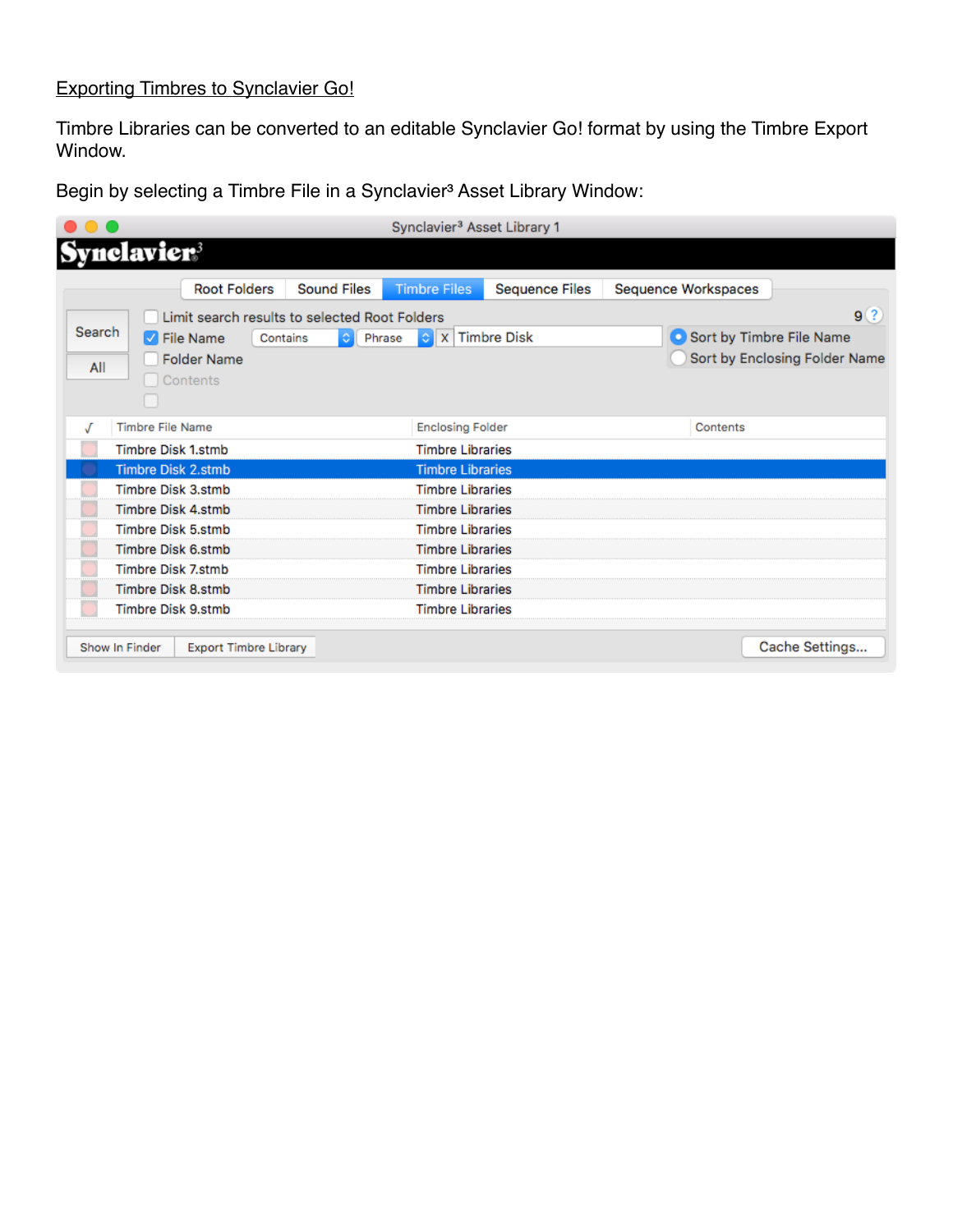Then select "Export Timbre Library" from the segmented control at the bottom of the Asset Library Window.

|                                              | Synclavier <sup>3</sup> Timbre Export                                                                                                                                                                                                                                                               |
|----------------------------------------------|-----------------------------------------------------------------------------------------------------------------------------------------------------------------------------------------------------------------------------------------------------------------------------------------------------|
| Synclavier                                   |                                                                                                                                                                                                                                                                                                     |
|                                              | Synclavier Go! stores Timbre Libraries in a Folder (directory) within the Documents Folder on your<br>iPad device. The name of the Folder is the name of the Timbre Library. To move a Timbre Library to<br>Synclavier Go!, begin by Exporting the Timbre File to your Macintosh using this window. |
| Timbres into that folder.                    | This export window lets you create a Timbre Library folder on your Mac and then writes 64                                                                                                                                                                                                           |
|                                              | Select where to store the Timbre Library on your Mac using the Choose Libraries Path button. Your<br>Mac Desktop is a perfectly suited location.                                                                                                                                                    |
|                                              | Choose your Libraries Path carefully; the Synclavier <sup>3</sup> Timbre Export function will overwrite exiting<br>Entry files in the chosen Timbre Library folder.                                                                                                                                 |
|                                              |                                                                                                                                                                                                                                                                                                     |
| <b>Timbre Library Name</b>                   |                                                                                                                                                                                                                                                                                                     |
| <b>Timbre Disk 2</b>                         |                                                                                                                                                                                                                                                                                                     |
| <b>Enter/Edit Timbre Library Description</b> |                                                                                                                                                                                                                                                                                                     |
| <b>Timbre Disk 2</b>                         |                                                                                                                                                                                                                                                                                                     |
| <b>Libraries Path</b>                        | Show In Finder                                                                                                                                                                                                                                                                                      |
|                                              | /Users/cameronjones/Desktop/Timbre Libraries For Go!                                                                                                                                                                                                                                                |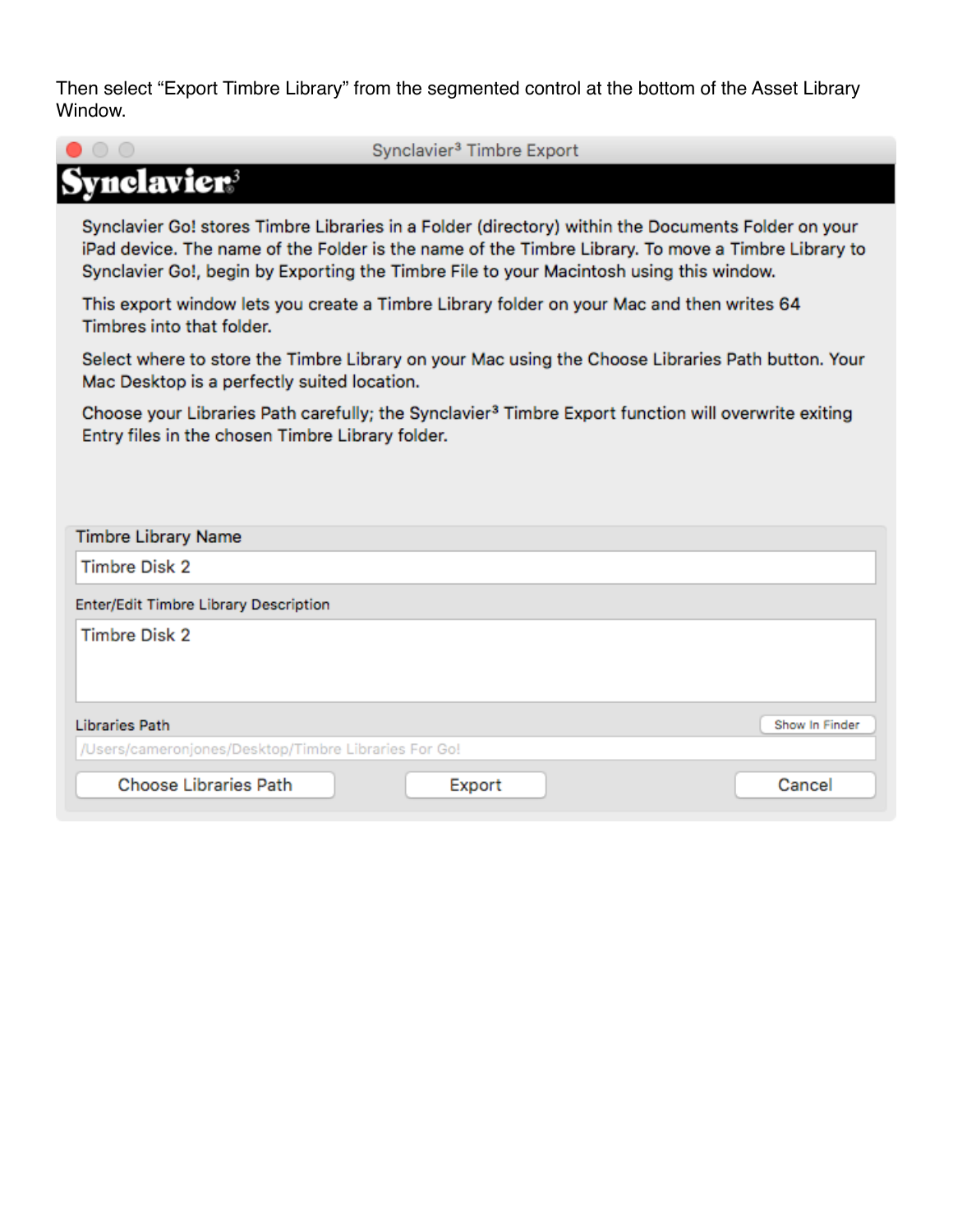When the export completes you will see a folder on your Mac containing the Timbre entry files.

|                              | <b>Timbre Libraries For Go!</b>    |                            |  |  |  |  |  |  |  |  |
|------------------------------|------------------------------------|----------------------------|--|--|--|--|--|--|--|--|
| 88<br>$\Box$<br>$\  \Box \ $ | 泰。<br>噐<br>$\checkmark$            | Q Search                   |  |  |  |  |  |  |  |  |
| Back/Forward<br>View         | Action<br>Arrange                  | Search                     |  |  |  |  |  |  |  |  |
| Name<br>$\hat{\phantom{a}}$  | Datified<br><b>Size</b>            | Kind                       |  |  |  |  |  |  |  |  |
| <b>Timbre Disk 2</b>         | 12:33 PM<br>--                     | Folder                     |  |  |  |  |  |  |  |  |
| 11-Entry.txt                 | 245 bytes<br>12:38 PM              | TextWrangler text document |  |  |  |  |  |  |  |  |
| <sup>1</sup> 12-Entry.txt    | 12:38 PM<br>3 KB                   | TextWrangler text document |  |  |  |  |  |  |  |  |
| 13-Entry.txt                 | 12:38 PM<br>3 KB                   | TextWrangler text document |  |  |  |  |  |  |  |  |
| 14-Entry.txt                 | 12:38 PM<br>3 KB                   | TextWrangler text document |  |  |  |  |  |  |  |  |
| 15-Entry.txt                 | 12:38 PM<br>3 KB                   | TextWrangler text document |  |  |  |  |  |  |  |  |
| $\bigcirc$ 16-Entry.txt      | 2 KB<br>12:38 PM                   | TextWrangler text document |  |  |  |  |  |  |  |  |
| 17-Entry.txt                 | 12:38 PM<br>3 KB                   | TextWrangler text document |  |  |  |  |  |  |  |  |
| 18-Entry.txt                 | 3 KB<br>12:38 PM                   | TextWrangler text document |  |  |  |  |  |  |  |  |
| 21-Entry.txt                 | 12:38 PM<br>2 KB                   | TextWrangler text document |  |  |  |  |  |  |  |  |
| 22-Entry.txt                 | 2 KB<br>12:38 PM                   | TextWrangler text document |  |  |  |  |  |  |  |  |
| 23-Entry.txt                 | 12:38 PM<br>2 KB                   | TextWrangler text document |  |  |  |  |  |  |  |  |
| 24-Entry.txt                 | 12:38 PM<br>2 KB                   | TextWrangler text document |  |  |  |  |  |  |  |  |
| 25-Entry.txt                 | 12:38 PM<br>2 KB                   | TextWrangler text document |  |  |  |  |  |  |  |  |
| 10.10 >                      | L Users > Cameroniones > Desktop > | Timbre Libraries For Go!   |  |  |  |  |  |  |  |  |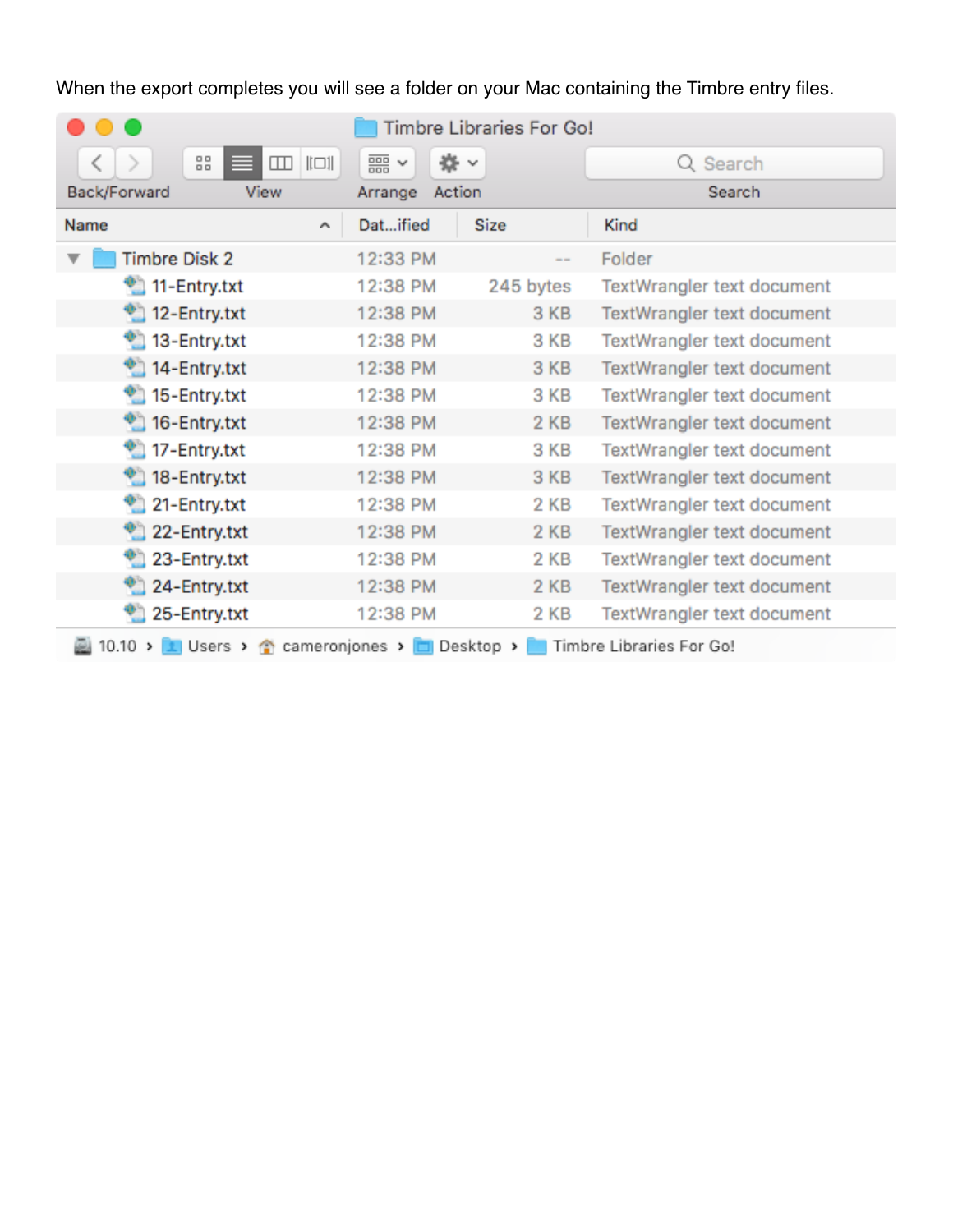# Moving Exported Timbres to Synclavier Go!

Then select "Export Timbre Library" from the segmented control at the bottom of the Asset Library Window.

iTunes File Sharing is described by Apple Support

#### <https://support.apple.com/en-ca/HT201301>

Older versions of iTunes do support iTunes file sharing but the documentation for the older versions is hard to find.



You can drag entire folders between your Mac and the "Synclavier Go! Documents" folder on your iPad. Synclavier Go! 1.15.2 and later will automatically update the Library panel when a folder is copied to the iPad.

You will find the Timbre Libraries on the "Custom Timbres" tab in Synclavier Go!